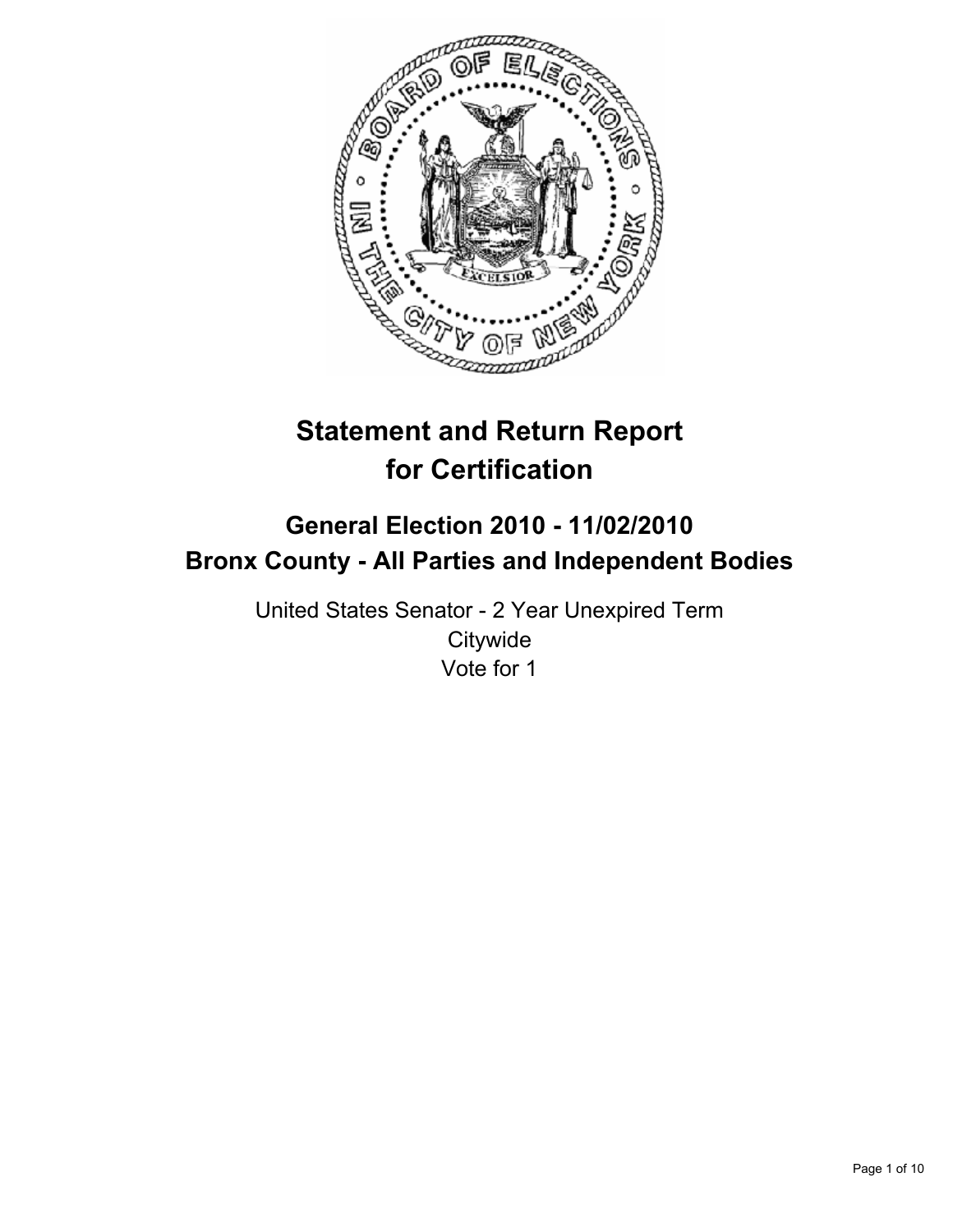

| <b>PUBLIC COUNTER</b>                       | 16,392         |
|---------------------------------------------|----------------|
| <b>EMERGENCY</b>                            | 0              |
| ABSENTEE/MILITARY                           | 183            |
| <b>FEDERAL</b>                              | 27             |
| <b>AFFIDAVIT</b>                            | 437            |
| <b>Total Ballots</b>                        | 17,039         |
| KIRSTEN E GILLIBRAND (DEMOCRATIC)           | 13,496         |
| JOSEPH J DIOGUARDI (REPUBLICAN)             | 921            |
| KIRSTEN E GILLIBRAND (INDEPENDENCE)         | 234            |
| JOSEPH J DIOGUARDI (CONSERVATIVE/TAXPAYERS) | 166            |
| KIRSTEN E GILLIBRAND (WORKING FAMILIES)     | 577            |
| CECILE A LAWRENCE (GREEN)                   | 83             |
| JOSEPH HUFF (RENT IS 2 DAMN HIGH)           | 94             |
| JOHN CLIFTON (LIBERTARIAN)                  | 32             |
| VIVIA MORGAN (ANTI-PROHIBITION)             | 28             |
| <b>BRUCE BLAKEMAN (TAX REVOLT)</b>          | 9              |
| HEROLD FOLD (WRITE-IN)                      | 1              |
| NO NAME (WRITE-IN)                          | $\overline{2}$ |
| NYDIA VELAQUEZ (WRITE-IN)                   | 1              |
| <b>Total Votes</b>                          | 15,644         |
| Unrecorded                                  | 1,395          |

| <b>PUBLIC COUNTER</b>                       | 13.474 |
|---------------------------------------------|--------|
| <b>EMERGENCY</b>                            | 0      |
| ABSENTEE/MILITARY                           | 201    |
| <b>FEDERAL</b>                              | 33     |
| <b>AFFIDAVIT</b>                            | 395    |
| <b>Total Ballots</b>                        | 14,103 |
| KIRSTEN E GILLIBRAND (DEMOCRATIC)           | 11,660 |
| JOSEPH J DIOGUARDI (REPUBLICAN)             | 365    |
| KIRSTEN E GILLIBRAND (INDEPENDENCE)         | 113    |
| JOSEPH J DIOGUARDI (CONSERVATIVE/TAXPAYERS) | 71     |
| KIRSTEN E GILLIBRAND (WORKING FAMILIES)     | 444    |
| CECILE A LAWRENCE (GREEN)                   | 60     |
| JOSEPH HUFF (RENT IS 2 DAMN HIGH)           | 63     |
| JOHN CLIFTON (LIBERTARIAN)                  | 19     |
| VIVIA MORGAN (ANTI-PROHIBITION)             | 22     |
| <b>BRUCE BLAKEMAN (TAX REVOLT)</b>          | 6      |
| A (WRITE-IN)                                | 1      |
| ETERNAL FATHER & LORD (WRITE-IN)            | 1      |
| ME (WRITE-IN)                               | 1      |
| NO NAME (WRITE-IN)                          | 3      |
| NO NME (WRITE-IN)                           | 1      |
| <b>Total Votes</b>                          | 12,830 |
| Unrecorded                                  | 1,273  |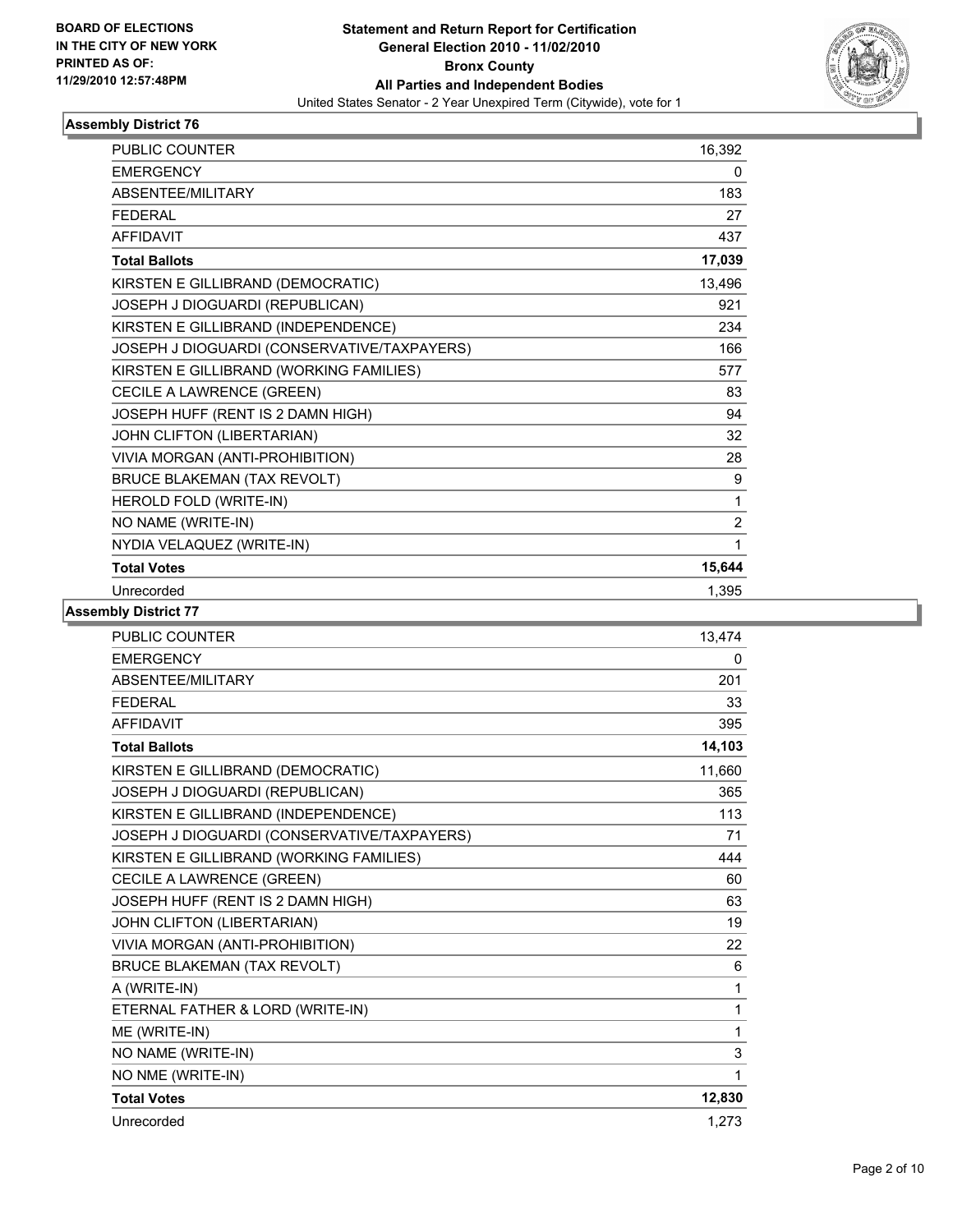

| <b>PUBLIC COUNTER</b>                       | 10,828 |
|---------------------------------------------|--------|
| <b>EMERGENCY</b>                            | 0      |
| ABSENTEE/MILITARY                           | 197    |
| <b>FFDFRAI</b>                              | 54     |
| <b>AFFIDAVIT</b>                            | 311    |
| <b>Total Ballots</b>                        | 11,390 |
| KIRSTEN E GILLIBRAND (DEMOCRATIC)           | 8,601  |
| JOSEPH J DIOGUARDI (REPUBLICAN)             | 775    |
| KIRSTEN E GILLIBRAND (INDEPENDENCE)         | 142    |
| JOSEPH J DIOGUARDI (CONSERVATIVE/TAXPAYERS) | 144    |
| KIRSTEN E GILLIBRAND (WORKING FAMILIES)     | 520    |
| CECILE A LAWRENCE (GREEN)                   | 65     |
| JOSEPH HUFF (RENT IS 2 DAMN HIGH)           | 59     |
| JOHN CLIFTON (LIBERTARIAN)                  | 31     |
| VIVIA MORGAN (ANTI-PROHIBITION)             | 22     |
| <b>BRUCE BLAKEMAN (TAX REVOLT)</b>          | 5      |
| LINDA MCMAHON (WRITE-IN)                    | 1      |
| NO NAME (WRITE-IN)                          | 4      |
| WILLIAM J SULLIVAL (WRITE-IN)               | 1      |
| <b>Total Votes</b>                          | 10,370 |
| Unrecorded                                  | 1,020  |

| <b>PUBLIC COUNTER</b>                       | 15,596 |
|---------------------------------------------|--------|
| <b>EMERGENCY</b>                            | 0      |
| ABSENTEE/MILITARY                           | 216    |
| <b>FFDFRAL</b>                              | 21     |
| <b>AFFIDAVIT</b>                            | 378    |
| <b>Total Ballots</b>                        | 16,211 |
| KIRSTEN E GILLIBRAND (DEMOCRATIC)           | 13,194 |
| JOSEPH J DIOGUARDI (REPUBLICAN)             | 422    |
| KIRSTEN E GILLIBRAND (INDEPENDENCE)         | 139    |
| JOSEPH J DIOGUARDI (CONSERVATIVE/TAXPAYERS) | 77     |
| KIRSTEN E GILLIBRAND (WORKING FAMILIES)     | 495    |
| CECILE A LAWRENCE (GREEN)                   | 58     |
| JOSEPH HUFF (RENT IS 2 DAMN HIGH)           | 81     |
| JOHN CLIFTON (LIBERTARIAN)                  | 32     |
| VIVIA MORGAN (ANTI-PROHIBITION)             | 13     |
| <b>BRUCE BLAKEMAN (TAX REVOLT)</b>          | 13     |
| NO NAME (WRITE-IN)                          | 2      |
| NURYS LAUREANO (WRITE-IN)                   | 1      |
| <b>OMOWALE ADEWALE (WRITE-IN)</b>           | 1      |
| <b>WILLIE COTTON (WRITE-IN)</b>             | 1      |
| <b>Total Votes</b>                          | 14,529 |
| Unrecorded                                  | 1.682  |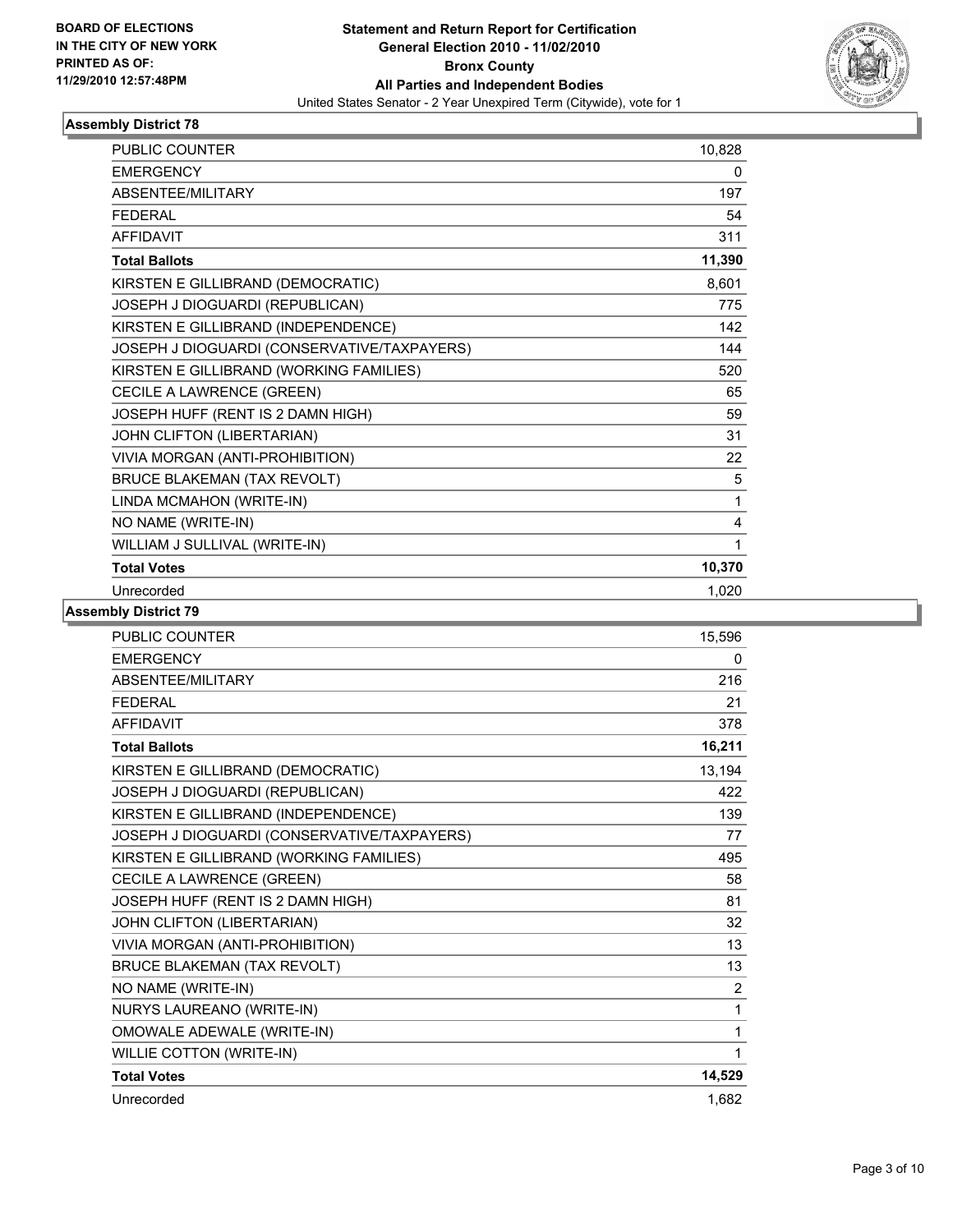

| <b>PUBLIC COUNTER</b>                       | 16,176 |
|---------------------------------------------|--------|
| <b>EMERGENCY</b>                            | 0      |
| <b>ABSENTEE/MILITARY</b>                    | 423    |
| <b>FEDERAL</b>                              | 77     |
| <b>AFFIDAVIT</b>                            | 361    |
| <b>Total Ballots</b>                        | 17,037 |
| KIRSTEN E GILLIBRAND (DEMOCRATIC)           | 10,936 |
| JOSEPH J DIOGUARDI (REPUBLICAN)             | 3,017  |
| KIRSTEN E GILLIBRAND (INDEPENDENCE)         | 310    |
| JOSEPH J DIOGUARDI (CONSERVATIVE/TAXPAYERS) | 457    |
| KIRSTEN E GILLIBRAND (WORKING FAMILIES)     | 775    |
| CECILE A LAWRENCE (GREEN)                   | 128    |
| JOSEPH HUFF (RENT IS 2 DAMN HIGH)           | 87     |
| JOHN CLIFTON (LIBERTARIAN)                  | 43     |
| VIVIA MORGAN (ANTI-PROHIBITION)             | 31     |
| <b>BRUCE BLAKEMAN (TAX REVOLT)</b>          | 8      |
| A (WRITE-IN)                                | 1      |
| JACK THE PUMPKIN KING (WRITE-IN)            | 1      |
| NO NAME (WRITE-IN)                          | 1      |
| PAUGH SHADOW (WRITE-IN)                     | 1      |
| ROBERT F. KENNEDY JR. (WRITE-IN)            | 1      |
| <b>Total Votes</b>                          | 15,797 |
| Unrecorded                                  | 1,240  |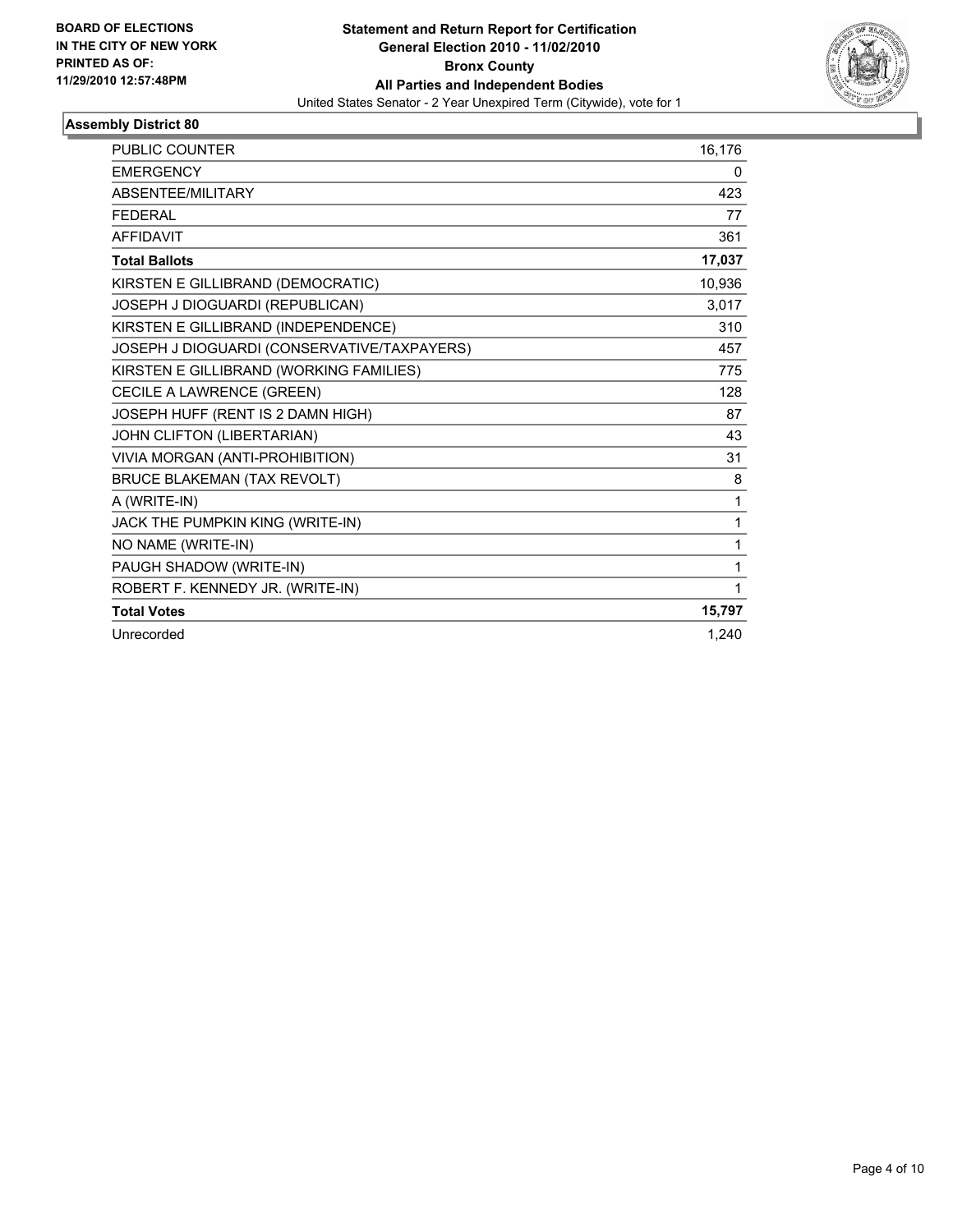

| <b>PUBLIC COUNTER</b>                       | 21,958       |
|---------------------------------------------|--------------|
| <b>EMERGENCY</b>                            | 0            |
| ABSENTEE/MILITARY                           | 744          |
| <b>FEDERAL</b>                              | 197          |
| <b>AFFIDAVIT</b>                            | 410          |
| <b>Total Ballots</b>                        | 23,309       |
| KIRSTEN E GILLIBRAND (DEMOCRATIC)           | 15,271       |
| JOSEPH J DIOGUARDI (REPUBLICAN)             | 3,869        |
| KIRSTEN E GILLIBRAND (INDEPENDENCE)         | 513          |
| JOSEPH J DIOGUARDI (CONSERVATIVE/TAXPAYERS) | 613          |
| KIRSTEN E GILLIBRAND (WORKING FAMILIES)     | 1,285        |
| CECILE A LAWRENCE (GREEN)                   | 186          |
| JOSEPH HUFF (RENT IS 2 DAMN HIGH)           | 84           |
| JOHN CLIFTON (LIBERTARIAN)                  | 62           |
| VIVIA MORGAN (ANTI-PROHIBITION)             | 69           |
| <b>BRUCE BLAKEMAN (TAX REVOLT)</b>          | 15           |
| ANTHONY WEINER (WRITE-IN)                   | 1            |
| <b>B BLANCO (WRITE-IN)</b>                  | 1            |
| DEBRA FOX (WRITE-IN)                        | $\mathbf{1}$ |
| KHALIL GHAZALI (WRITE-IN)                   | $\mathbf{1}$ |
| MARINA PENA (WRITE-IN)                      | 1            |
| NO NAME (WRITE-IN)                          | 1            |
| NONAME (WRITE-IN)                           | 1            |
| RACHEL MADOW OF MSNBC (WRITE-IN)            | 1            |
| RONDA HAUBEN (WRITE-IN)                     | 1            |
| <b>Total Votes</b>                          | 21,976       |
| Unrecorded                                  | 1,333        |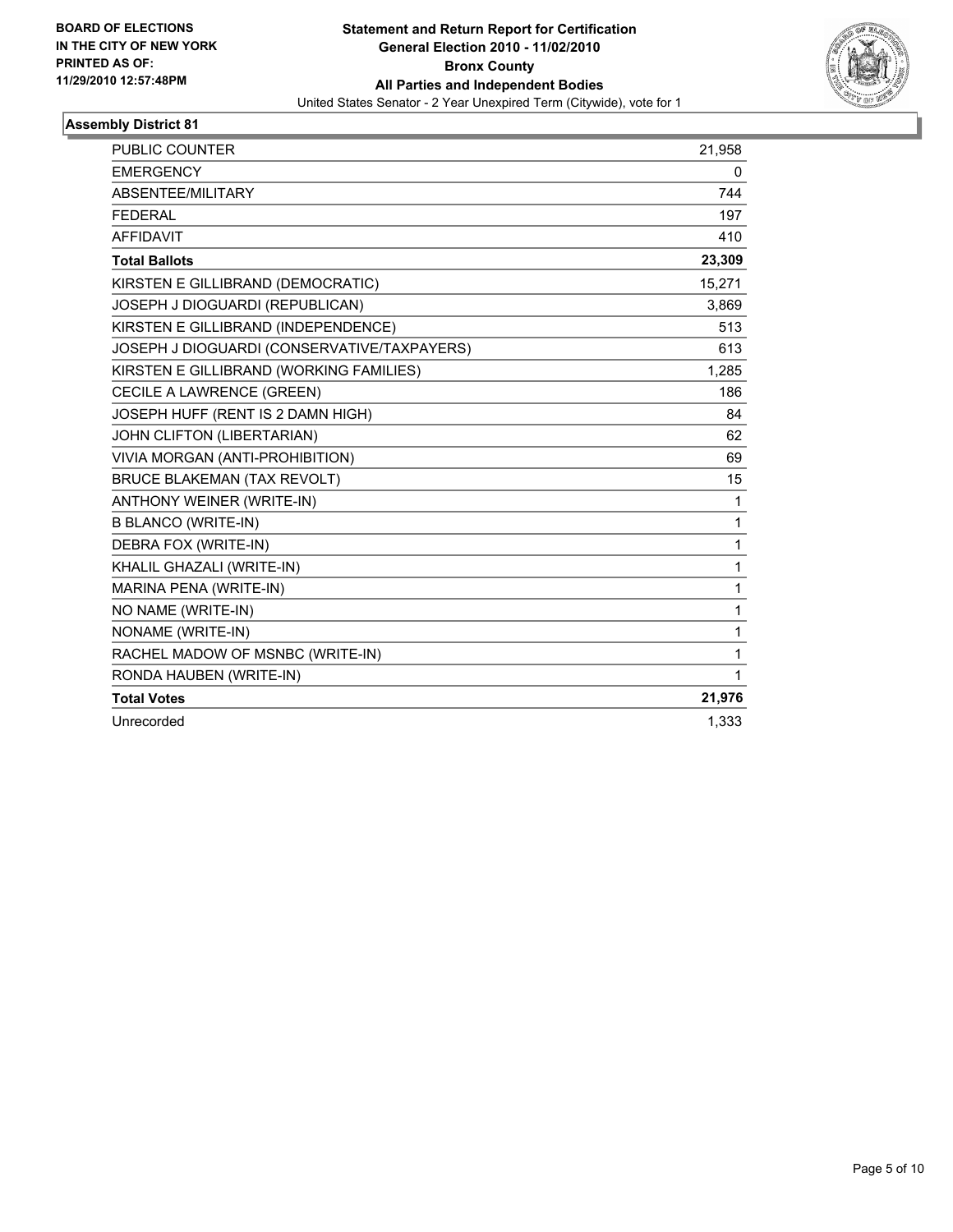

| <b>PUBLIC COUNTER</b>                       | 24,399         |
|---------------------------------------------|----------------|
| <b>EMERGENCY</b>                            | 0              |
| ABSENTEE/MILITARY                           | 559            |
| <b>FEDERAL</b>                              | 71             |
| <b>AFFIDAVIT</b>                            | 360            |
| <b>Total Ballots</b>                        | 25,389         |
| KIRSTEN E GILLIBRAND (DEMOCRATIC)           | 16,125         |
| JOSEPH J DIOGUARDI (REPUBLICAN)             | 4,461          |
| KIRSTEN E GILLIBRAND (INDEPENDENCE)         | 562            |
| JOSEPH J DIOGUARDI (CONSERVATIVE/TAXPAYERS) | 889            |
| KIRSTEN E GILLIBRAND (WORKING FAMILIES)     | 1,268          |
| CECILE A LAWRENCE (GREEN)                   | 118            |
| JOSEPH HUFF (RENT IS 2 DAMN HIGH)           | 102            |
| JOHN CLIFTON (LIBERTARIAN)                  | 53             |
| VIVIA MORGAN (ANTI-PROHIBITION)             | 45             |
| <b>BRUCE BLAKEMAN (TAX REVOLT)</b>          | 11             |
| A (WRITE-IN)                                | 1              |
| <b>GAIL GOODE (WRITE-IN)</b>                | 1              |
| <b>GAY MARRIAGE (WRITE-IN)</b>              | 1              |
| ISH PEE PEE (WRITE-IN)                      | 1              |
| MICKEY MOUSE (WRITE-IN)                     | 1              |
| NO NAME (WRITE-IN)                          | 1              |
| VOID (WRITE-IN)                             | $\overline{2}$ |
| <b>Total Votes</b>                          | 23,642         |
| Unrecorded                                  | 1.747          |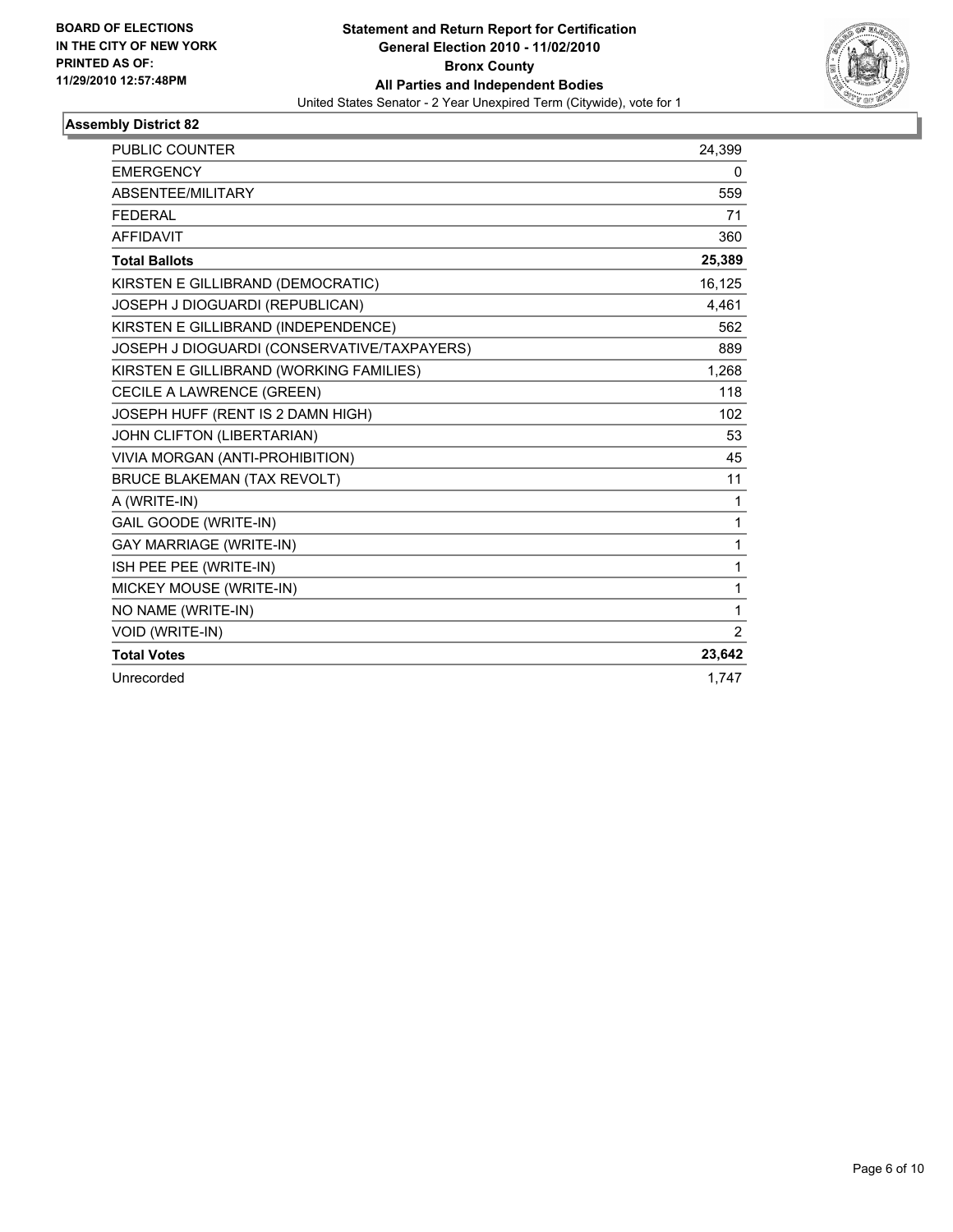

| <b>PUBLIC COUNTER</b>                       | 18,367 |
|---------------------------------------------|--------|
| <b>EMERGENCY</b>                            | 0      |
| ABSENTEE/MILITARY                           | 333    |
| <b>FFDFRAI</b>                              | 39     |
| <b>AFFIDAVIT</b>                            | 428    |
| <b>Total Ballots</b>                        | 19,167 |
| KIRSTEN E GILLIBRAND (DEMOCRATIC)           | 16,415 |
| JOSEPH J DIOGUARDI (REPUBLICAN)             | 496    |
| KIRSTEN E GILLIBRAND (INDEPENDENCE)         | 189    |
| JOSEPH J DIOGUARDI (CONSERVATIVE/TAXPAYERS) | 118    |
| KIRSTEN E GILLIBRAND (WORKING FAMILIES)     | 764    |
| CECILE A LAWRENCE (GREEN)                   | 55     |
| JOSEPH HUFF (RENT IS 2 DAMN HIGH)           | 65     |
| JOHN CLIFTON (LIBERTARIAN)                  | 12     |
| VIVIA MORGAN (ANTI-PROHIBITION)             | 13     |
| <b>BRUCE BLAKEMAN (TAX REVOLT)</b>          | 4      |
| IJEOMA ONYEKURIE (WRITE-IN)                 | 1      |
| JAMES GILLMORE (WRITE-IN)                   | 1      |
| NO NAME (WRITE-IN)                          | 1      |
| <b>Total Votes</b>                          | 18,134 |
| Unrecorded                                  | 1,033  |

| <b>PUBLIC COUNTER</b>                       | 13,390 |
|---------------------------------------------|--------|
| <b>EMERGENCY</b>                            | 0      |
| ABSENTEE/MILITARY                           | 105    |
| <b>FEDERAL</b>                              | 26     |
| <b>AFFIDAVIT</b>                            | 297    |
| <b>Total Ballots</b>                        | 13,818 |
| KIRSTEN E GILLIBRAND (DEMOCRATIC)           | 10,921 |
| JOSEPH J DIOGUARDI (REPUBLICAN)             | 471    |
| KIRSTEN E GILLIBRAND (INDEPENDENCE)         | 106    |
| JOSEPH J DIOGUARDI (CONSERVATIVE/TAXPAYERS) | 94     |
| KIRSTEN E GILLIBRAND (WORKING FAMILIES)     | 338    |
| CECILE A LAWRENCE (GREEN)                   | 53     |
| JOSEPH HUFF (RENT IS 2 DAMN HIGH)           | 63     |
| JOHN CLIFTON (LIBERTARIAN)                  | 16     |
| VIVIA MORGAN (ANTI-PROHIBITION)             | 17     |
| BRUCE BLAKEMAN (TAX REVOLT)                 | 8      |
| DAVID MALPASS (WRITE-IN)                    | 1      |
| JOSE E SERRANO (WRITE-IN)                   | 1      |
| NO NAME (WRITE-IN)                          | 4      |
| RN (WRITE-IN)                               | 1      |
| <b>Total Votes</b>                          | 12,094 |
| Unrecorded                                  | 1.724  |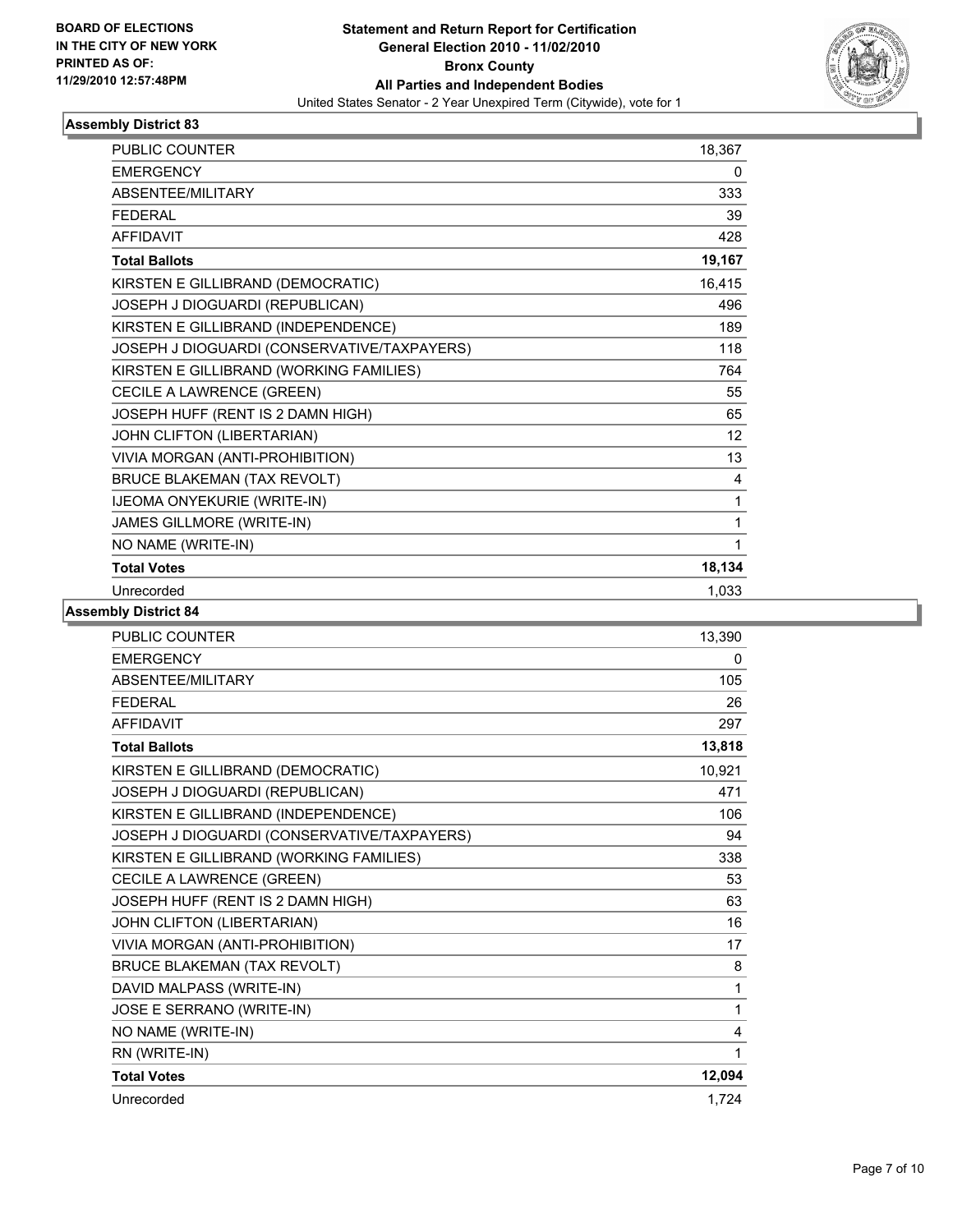

| <b>PUBLIC COUNTER</b>                       | 13,355 |
|---------------------------------------------|--------|
| <b>EMERGENCY</b>                            | 0      |
| ABSENTEE/MILITARY                           | 137    |
| <b>FEDERAL</b>                              | 20     |
| <b>AFFIDAVIT</b>                            | 308    |
| <b>Total Ballots</b>                        | 13,820 |
| KIRSTEN E GILLIBRAND (DEMOCRATIC)           | 11,140 |
| JOSEPH J DIOGUARDI (REPUBLICAN)             | 464    |
| KIRSTEN E GILLIBRAND (INDEPENDENCE)         | 143    |
| JOSEPH J DIOGUARDI (CONSERVATIVE/TAXPAYERS) | 70     |
| KIRSTEN E GILLIBRAND (WORKING FAMILIES)     | 411    |
| CECILE A LAWRENCE (GREEN)                   | 59     |
| JOSEPH HUFF (RENT IS 2 DAMN HIGH)           | 67     |
| JOHN CLIFTON (LIBERTARIAN)                  | 24     |
| VIVIA MORGAN (ANTI-PROHIBITION)             | 12     |
| <b>BRUCE BLAKEMAN (TAX REVOLT)</b>          | 4      |
| CAROLINE KENNEDY (WRITE-IN)                 | 1      |
| MARZETTA HARRIS (WRITE-IN)                  | 1      |
| WILLIE COTTON (WRITE-IN)                    | 3      |
| <b>Total Votes</b>                          | 12,399 |
| Unrecorded                                  | 1,421  |

| PUBLIC COUNTER                              | 10,519 |
|---------------------------------------------|--------|
| <b>EMERGENCY</b>                            | 0      |
| ABSENTEE/MILITARY                           | 106    |
| <b>FEDERAL</b>                              | 28     |
| <b>AFFIDAVIT</b>                            | 420    |
| <b>Total Ballots</b>                        | 11,073 |
| KIRSTEN E GILLIBRAND (DEMOCRATIC)           | 8,077  |
| JOSEPH J DIOGUARDI (REPUBLICAN)             | 348    |
| KIRSTEN E GILLIBRAND (INDEPENDENCE)         | 112    |
| JOSEPH J DIOGUARDI (CONSERVATIVE/TAXPAYERS) | 93     |
| KIRSTEN E GILLIBRAND (WORKING FAMILIES)     | 1,080  |
| CECILE A LAWRENCE (GREEN)                   | 44     |
| JOSEPH HUFF (RENT IS 2 DAMN HIGH)           | 47     |
| JOHN CLIFTON (LIBERTARIAN)                  | 26     |
| VIVIA MORGAN (ANTI-PROHIBITION)             | 19     |
| <b>BRUCE BLAKEMAN (TAX REVOLT)</b>          | 5      |
| NO NAME (WRITE-IN)                          | 1      |
| <b>Total Votes</b>                          | 9,852  |
| Unrecorded                                  | 1,221  |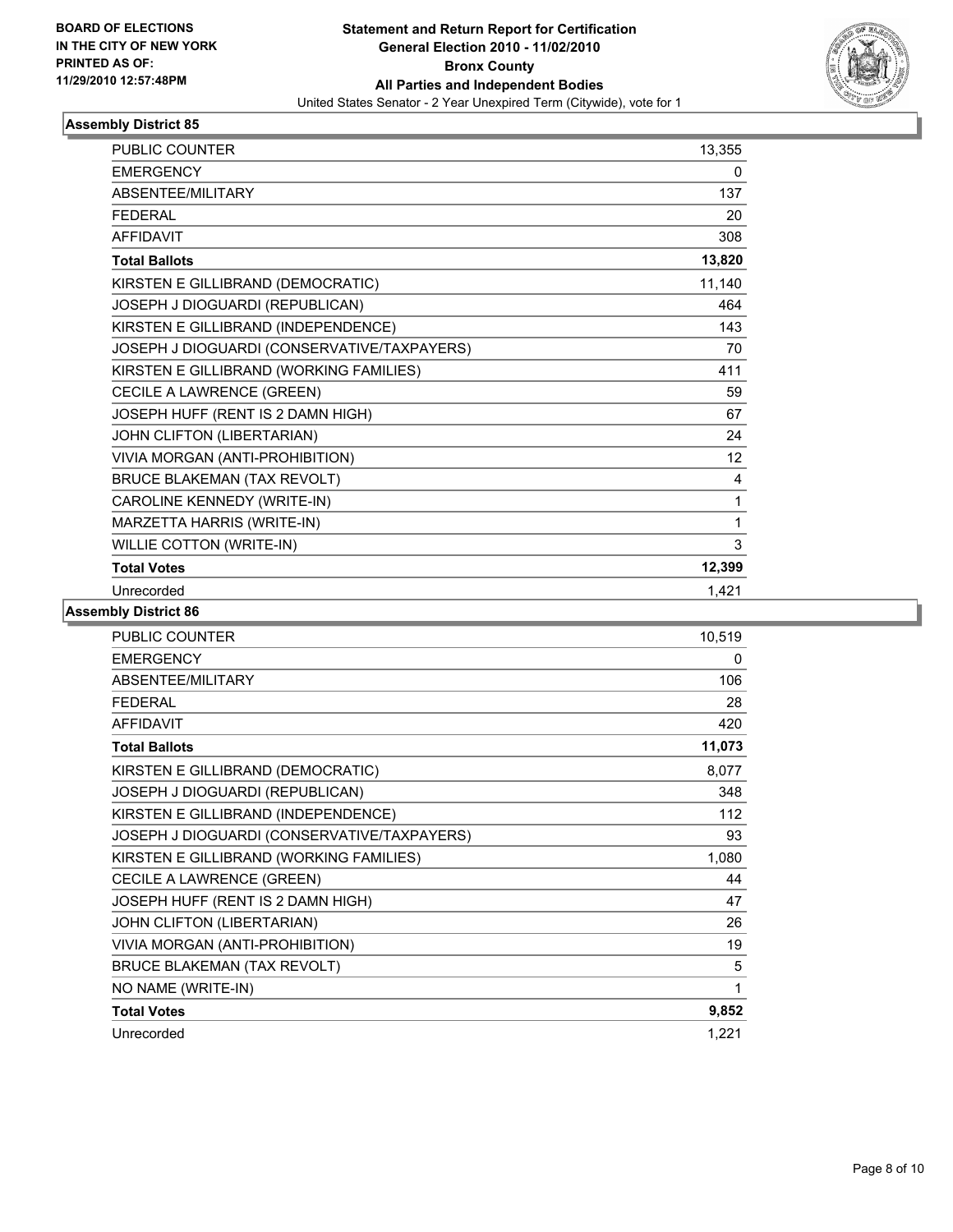

#### **Total for United States Senator - 2 Year Unexpired Term (Citywide) - Bronx County**

| <b>PUBLIC COUNTER</b>                       | 174,454     |
|---------------------------------------------|-------------|
| <b>EMERGENCY</b>                            | 0           |
| ABSENTEE/MILITARY                           | 3,204       |
| <b>FEDERAL</b>                              | 593.        |
| <b>AFFIDAVIT</b>                            | 4,105       |
| <b>Total Ballots</b>                        | 182,356     |
| KIRSTEN E GILLIBRAND (DEMOCRATIC)           | 135,836     |
| JOSEPH J DIOGUARDI (REPUBLICAN)             | 15,609      |
| KIRSTEN E GILLIBRAND (INDEPENDENCE)         | 2,563       |
| JOSEPH J DIOGUARDI (CONSERVATIVE/TAXPAYERS) | 2,792       |
| KIRSTEN E GILLIBRAND (WORKING FAMILIES)     | 7,957       |
| CECILE A LAWRENCE (GREEN)                   | 909         |
| JOSEPH HUFF (RENT IS 2 DAMN HIGH)           | 812         |
| JOHN CLIFTON (LIBERTARIAN)                  | 350         |
| VIVIA MORGAN (ANTI-PROHIBITION)             | 291         |
| <b>BRUCE BLAKEMAN (TAX REVOLT)</b>          | 88          |
| A (WRITE-IN)                                | 3           |
| ANTHONY WEINER (WRITE-IN)                   | 1           |
| <b>B BLANCO (WRITE-IN)</b>                  | 1           |
| CAROLINE KENNEDY (WRITE-IN)                 | 1           |
| DAVID MALPASS (WRITE-IN)                    | 1           |
| DEBRA FOX (WRITE-IN)                        | 1           |
| ETERNAL FATHER & LORD (WRITE-IN)            | 1           |
| GAIL GOODE (WRITE-IN)                       | 1           |
| <b>GAY MARRIAGE (WRITE-IN)</b>              | 1           |
| HEROLD FOLD (WRITE-IN)                      | 1           |
| IJEOMA ONYEKURIE (WRITE-IN)                 | 1           |
| ISH PEE PEE (WRITE-IN)                      | 1           |
| JACK THE PUMPKIN KING (WRITE-IN)            | 1           |
| JAMES GILLMORE (WRITE-IN)                   | 1           |
| JOSE E SERRANO (WRITE-IN)                   | 1           |
| KHALIL GHAZALI (WRITE-IN)                   | 1           |
| LINDA MCMAHON (WRITE-IN)                    | 1           |
| MARINA PENA (WRITE-IN)                      | 1           |
| MARZETTA HARRIS (WRITE-IN)                  | 1           |
| ME (WRITE-IN)                               | 1           |
| MICKEY MOUSE (WRITE-IN)                     | 1           |
| NO NAME (WRITE-IN)                          | 20          |
| NO NME (WRITE-IN)                           | 1           |
| NONAME (WRITE-IN)                           | 1           |
| NURYS LAUREANO (WRITE-IN)                   | 1           |
| NYDIA VELAQUEZ (WRITE-IN)                   | 1           |
| OMOWALE ADEWALE (WRITE-IN)                  | 1           |
| PAUGH SHADOW (WRITE-IN)                     | 1           |
| RACHEL MADOW OF MSNBC (WRITE-IN)            | 1           |
| RN (WRITE-IN)                               | $\mathbf 1$ |